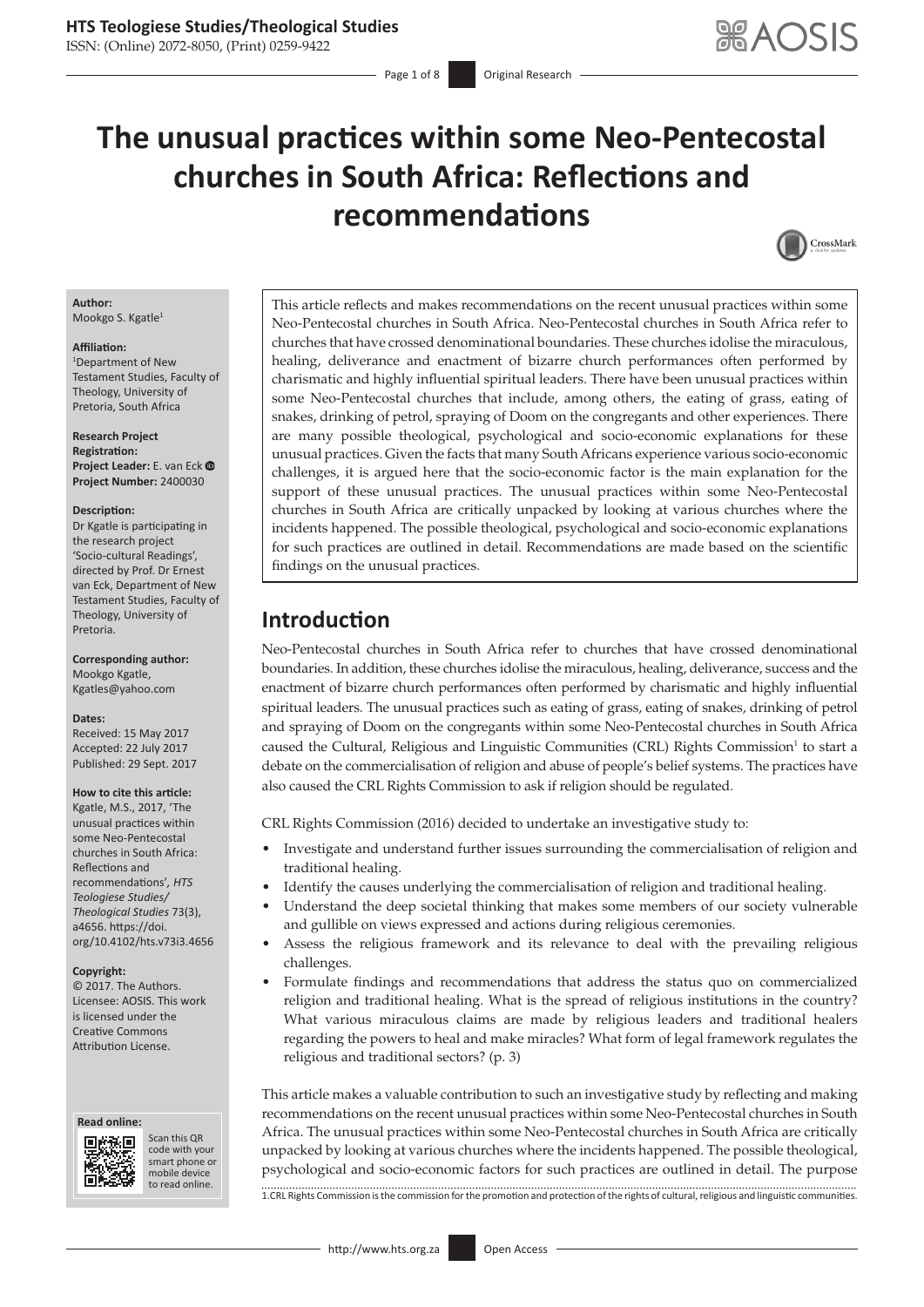here is to demonstrate that the support for these unusual practices within some Neo-Pentecostal churches in South Africa is mainly caused by socio-economic factors. Recommendations are made based on the scientific findings on the unusual practices.

# **Neo-Pentecostalism in South Africa**

It is important to understand classical Pentecostalism in order to have a better understanding of Neo-Pentecostalism. According to Kgatle (2016:138), classical Pentecostalism refers to a movement that believes in salvation through confession. Classical Pentecostalism believes in the baptism in the Holy Spirit followed by the gifts of the Holy Spirit, especially the gift of speaking in tongues. The Holy Spirit baptised person will live a holy life. The saved person is patiently waiting for the second coming of Jesus. As such, the gospel of classical Pentecostalism is a full gospel.

As opposed to classical Pentecostalism*,* Khanyile (2016) says that:

Neo-Pentecostalism idolizes the miraculous, healing, deliverance; success and the enactment of bizarre church performances often performed by charismatic and highly influential spiritual leaders. Neo-Pentecostals are *'new'* Pentecostal in orientation because they are said to be trans-denominational (not bound by denomination), socially relevant, unorthodox, non-dogmatic and cosmopolitan- as compared to their *Classical Pentecostal*  forerunners. Neo-Pentecostalism reflects a popularised rendition of Christianity that provides for the disgruntled third world peoples through provision of psychological and practical aids. The movement helps people survive both socially and psychologically. Neo-Pentecostalism provides participation, support, emotional relief, and sense of belonging. (p. 15)

The Study Committee Report on Neo-Pentecostalism (1975) states that:

Neo-Pentecostalism is essentially a revival movement within the confessional and traditional churches. The report continues to say that participants commonly testify of a former hunger, emptiness, powerlessness, loveless, aloneness, unfulfilled life, deadness carnality that has now been overcome. They profess an experience of the living Jesus, who before was hidden for them behind the doctrines, liturgies and unspiritual atmosphere of the churches. They now testify to having the joyful assurance of salvation, the desire for prayer and praise, the freedom to testify and witness, liberation from bondage to sin, the power to live holy lives in the service of Jesus, a delight in the word of God, a need capacity to love, a desire for Christian fellowship and a peace that they have never known. (p. 403)

Neo-Pentecostalism is a social movement, one of collective action in pursuit of a clear objective, with a distinct ideology and at least some organisational structure. At the same time, there are the 'social causes' behind the rise of the movement that are largely to do with the ability of fulfilling needs for individuals and social groups. The developments within Neo-Pentecostalism have, in this respect, dealt with aspects of deprivation largely, but not exclusively, among sections of the middle classes. The link between deprivation and neo-Pentecostalism has been a popular theme for the support of this movement (Hunt 2002:4). Neo-Pentecostalism is currently changing Christianity very powerfully. The religion of salvation becomes a human-centred programme for the attainment of health, wealth and success (Simojoki 2002:271).

These are churches which emphasise ecstatic possession by the spirit. Yet these very features, which are taken as being most African, are in reality the most Christian aspect of these churches. They spring directly from increasingly strong tendencies in world Christianity in the late 19th and 20th centuries. They spring in fact either from anti-establishment Christian Pentecostalism, as it developed in Europe and North America, or from evangelical tendencies within the major mission churches themselves (Siegel 2013:7). Neo-Pentecostalism has emerged as a transformative force whose impact on civic and public life is growing. These developments have ushered in new changes and shifts in respect of the relationship between Neo-Pentecostals and issues in civic and public life, particularly in the realm of politics which changed both in fundamental and significant ways (Parsitau 2014:27).

The Neo-Pentecostalism revolves around personalities. It is championed by dissenters, often from mainline churches, who believe that their spiritual gifts are choked by rigid structures of ecclesiastical authority. That element of 'dissent' is a strong feature in African and other forms of Pentecostalism around the world (Mochechane 2016:6). African new Pentecostalism in general is the tendency to reconstruct religious geography through the construction of religious camps; these churches buy up large expanses of land, sometimes measuring well over 10 square kilometres, and construct a range of facilities such as auditoriums, schools, guest houses, dormitories, presidential villas (for VIP guests such as politicians), banks, gas stations and hospitals. These camps, which often constitute an 'alternative city', function to showcase a Pentecostal leader's charismata, authenticate the claim to divine authorisation, and produce the brand of Pentecostalism through a series of weekly or monthly and yearly ritual activities when certain events are held on regular basis (Ukah 2007:17).

These churches are known for their refusal to affiliate with established denominations in South Africa. Some of these churches also refuse to be part of the South African Council of Churches (SACC). They are also known for ministering relevantly to the needs of the people as opposed to classical Pentecostalism that is perceived as western and irrelevant. These are churches that offer an alternative to daily challenges of public life like sickness, joblessness, poverty, etc. These churches also offer a range of prayers for the affluent so that they can protect their wealth and keep on growing economically.

Deliverance remains central in South African Neo-Pentecostalism; the importance of tongues diminishes in comparison to the ministry of deliverance. Neo-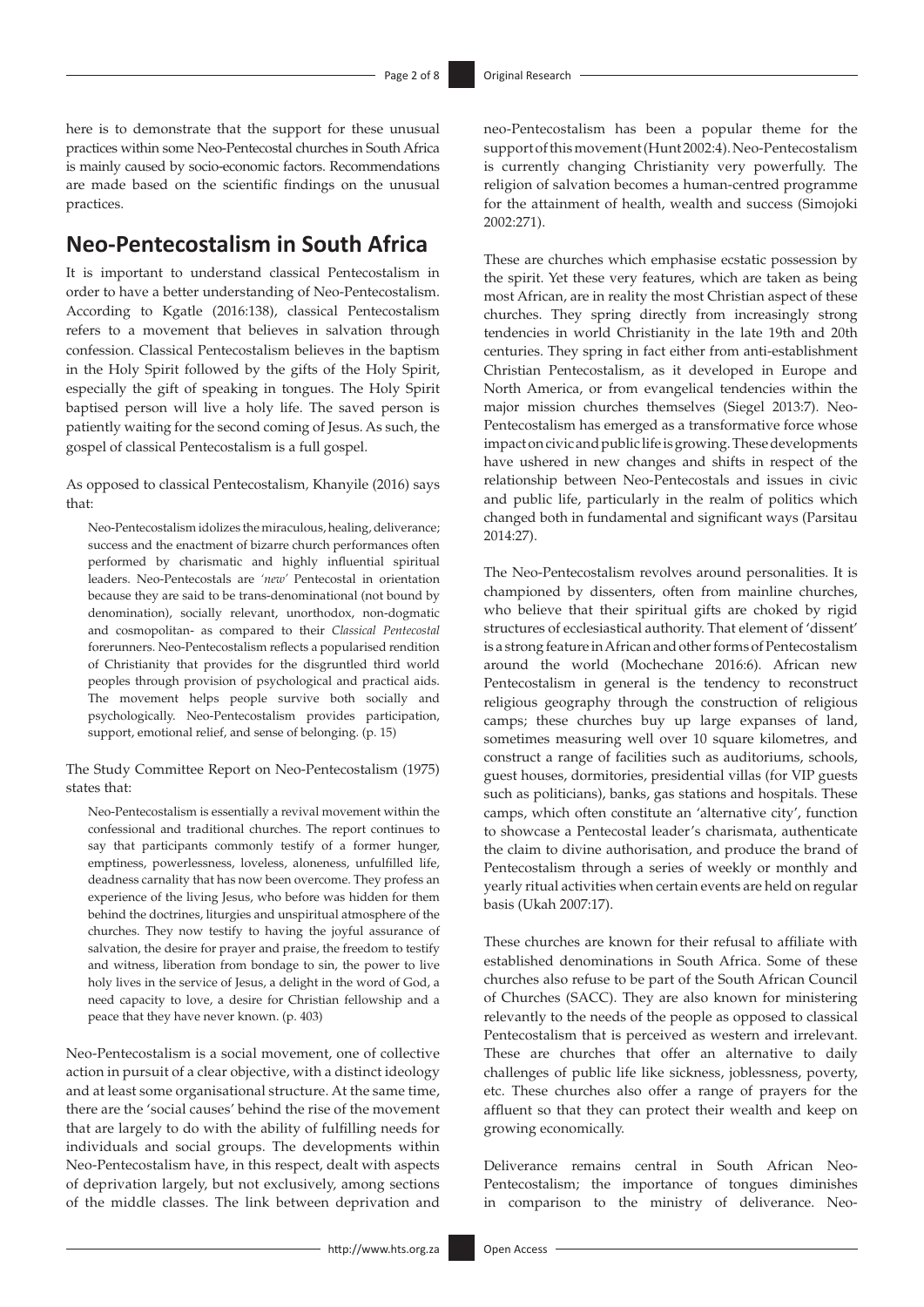Pentecostalism fits well with the traditional practice of seeing material objects infused with spiritual power, particularly the power to protect and heal. Neo-Pentecostals take the power of amulets and fetishes with utter seriousness – and consequently reject them – but also provide alternatives in the forms of anointing oil, blessed water, calendars or handkerchiefs (van den Torren 2015:113). Resane (2016:2) concurs that these churches are mostly charismatic with Pentecostal features such as casting out demons, healing the sick, with proclivity towards deliverance from any form of bondage such as poverty, unemployment, marital needs, promotion at work, childlessness, bewitchment, etc. Africa in general took to this revival extremely well. The movement of manifestations took different directions and acts of 'miracles' further by bringing some extreme manifestations that have left the African Christian Church in wonderment.

It is the ministry of deliverance that has given a rise to Neo-Pentecostalism in South Africa. Congregants in these churches believe that they are bound by different kinds of demons that classical Pentecostalism cannot provide solution for. Congregants fall prey to unusual practices in search of deliverance in these churches. Deliverance has been done before by the use of anointed substances like water, oil, bracelets, stickers, etc. What is new within the Neo-Pentecostalism in South Africa is the unusual practices like the eating of grass, eating of snakes, drinking of petrol, spraying of Doom on the congregants and other experiences.

These series of unusual practices within some Neo-Pentecostal churches in South Africa are mainly reported on social media such as Facebook, YouTube, Twitter, etc. The unusual practices are sometimes broadcast on public channels. These recent developments within the Neo-Pentecostal Christianity in South Africa have attracted the attention of international media houses such as British Broadcasting Corporation (BBC), Cable News Network (CNN), etc. The unusual practices within Neo-Pentecostal Christianity are critically unpacked by looking at various churches where the incidents happened. The churches include Rabboni Centre Ministries led by Pastor Daniel Lesego, End Time Disciples Ministries led by Prophet Penuel Mnguni, Mount Zion General Assembly (MZGA) led by Pastor Lethebo Rabalago and Incredible Happenings Church led by Pastor Paseka Motsoeneng.

# **Unusual practices within Neo-Pentecostal Christianity Pastor Lesego Daniel of Rabboni Centre Ministries**

According to the Rabboni Centre Ministries website, Pastor Lesego Daniel was born on 15 May 1972. He grew up in Garankuwa Zone 5 (a township north of Pretoria and/or Tshwane-South Africa) and finished his tertiary education. He started the ministry after spending much time in the presence of God. Lesego Daniel is gifted in healing the sick, prophesying and teaching the Word. He has been in full-time ministry since 1999, under supervision of different men of God, who paved the way for him to start the ministry. He founded Rabboni Centre Ministries in November 2002 (Rabboni Centre Ministries 2017).

Pastor Lesego Daniel of Rabboni Centre Ministries engaged in a series of unusual practices in his church. Lesego Daniel, a suave and wealthy-looking young man, is becoming famous because of his outrageous miracles. Lesego Daniel scrupulously motivated his congregants into the outrageous acts of eating grass and gulping petrol as symbolic gestures of accessing God (Maluleke 2014). The God of Lesego Daniel asked young women and a few young men to eat grass. And they did. The same God later desired members to partake in the drinking of petrol and again the young women took the lead (Maluleke 2015:39).

*The Star* reported that drinking of petrol was quite unfortunate because fuel is corrosive when ingested and not only does it affect the intestinal region, but it also affects the nervous system. It causes excitement, as though someone has taken drugs. That would explain the strange behaviour reactions after ingestion in the people who drink petrol. Drinking petrol also posed a danger to the respiratory system, resulting in difficulty in breathing and pneumonia, among other issues. The eating of grass is equally unfortunate because humans could not digest it as doing this requires a special enzyme, such as those found in the digestive systems of herbivores. Humans do not possess these enzymes (Star 2014).

Lesego Daniel instructed his members to eat grass because he claims to have received an instruction from God by the Holy Spirit. Lesego Daniel proved the point that he was instructed by God by stating that no one got sick by eating the grass (SA Local Newspaper 2014). According to *The Sowetan*, Lesego Daniel also instructed his members to eat grass because they will receive a blessing after obeying such instructions. Lesego Daniel shocked people when he told his congregants to eat grass and drink petrol to get blessings. These barbaric acts must be condemned because church is supposed to be a place where people seek protection and strength. The pastor needs to minister to and run the church properly (Sowetan 2014).

It is more shocking that there are people who still support the pastor for engaging in such acts even when they pose danger to humanity. One of the congregants at Rabboni Centre Ministries was quoted by *The Star* as saying that the pastor is a son of God who was sent to heal people's souls. The congregant said that 'I believe in Pastor Lesego and everything he does'. The congregant continued to say that people can have doubts, but the pastor has proven himself over the past years. One of the women who drank petrol and became ill was now fine. According to the congregant, people should stop badmouthing the pastor and the church (Star 2014).

The question is: 'why people would support the eating of grass and the drinking of petrol?' Is it a norm that when pastors engage in unusual practices the congregants remain loyal even when such practices pose danger to their health?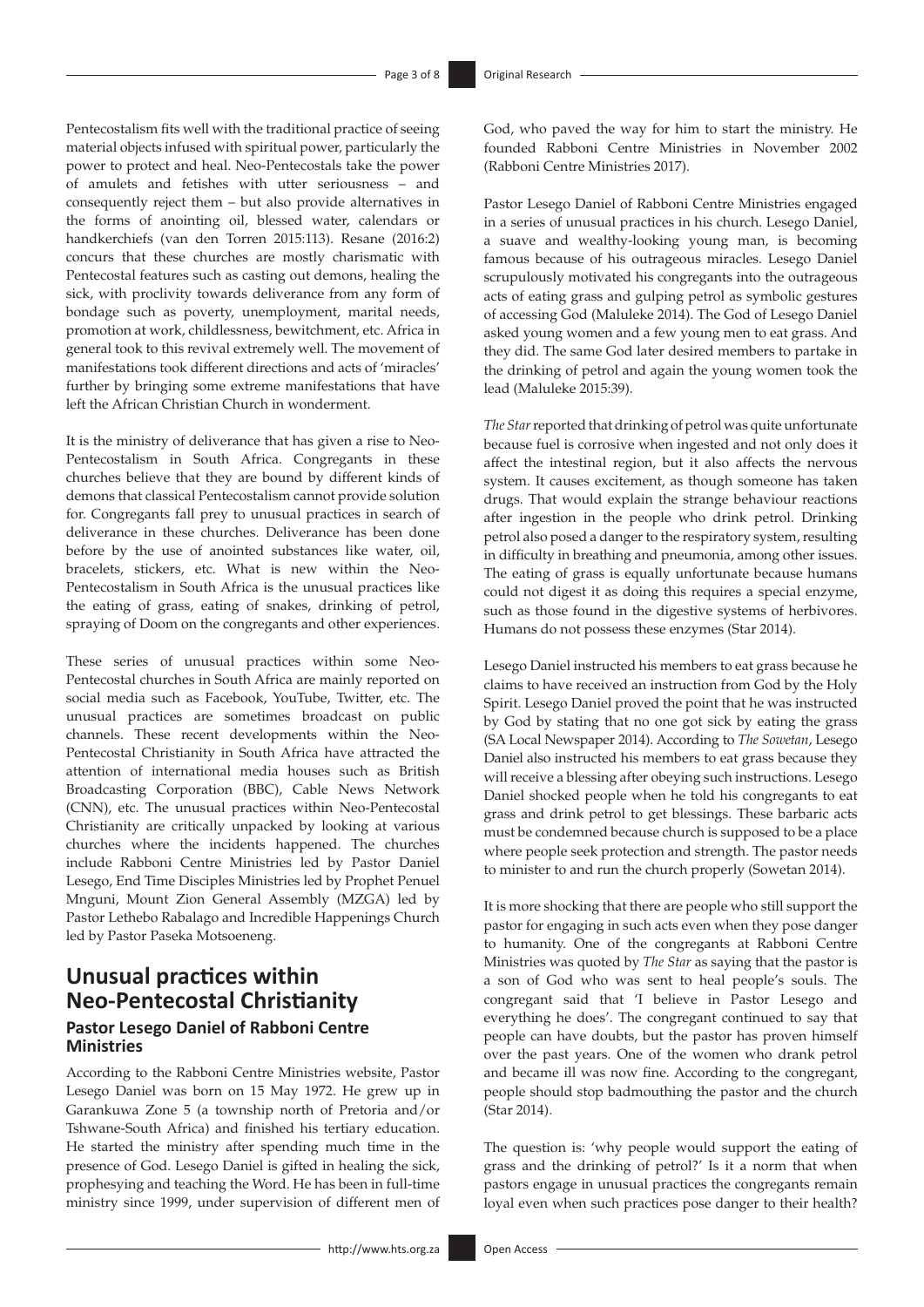Are there any theological, psychological or perhaps socioeconomic factors behind the support of these unusual practices? Lesego Daniel might be perceived wrong by the public but his congregants still perceive him as the holy man of God. He is called for their healing and deliverance. He is called to prophesy and teach them the word of God. The question remain, what is the rationale behind this support?

### **Prophet Penuel Mnguni of End Time Disciples Ministries**

Prophet Penuel Mnguni of End Time Disciples Ministries, apparently mentored by Pastor Lesego Daniel in the performance of miracles, ordered church members to eat snakes and performed other unusual practices in order to prove that nothing is impossible with his God (Maluleke 2015:39). Other experiences which called for the attention of the CRL Rights Commission reported by the media included the feeding of live rats and snakes to his congregants and even locking some of them in a deep freezer, driving over people, etc. There have been numerous other unusual practices that have been reported as being the norm in other religious circles (CRL Commission 2016).

The *Business Guide Africa* reported that Penuel Mnguni commanded a woman to enter a deep freezer that was on a high freezing point and ordered her to fall into deep sleep. Thirty minutes later, he opened the freezer and asked the woman to come out. When she was asked how she felt, she said the refrigerator was very hot although the fridge was on. In another incident, the man of God called one of his members simply identified as 'Thabiso' and commanded him 'by the power of God' to turn into a horse and according to the church's Facebook update, indeed it happened. The man of God was said to have ridden on the horse, a perfect replica of Christ's triumphant entry (Business Guide Africa 2017).

Another unusual practice, according to Nehanda Radio, involved people rolling around on the ground. As he delivered his service of the End Times Disciples Ministries Church in Soshanguve extension 13, Tshwane, he stood on top of people, sat on them and walked around on them. Mnguni calls it the church of horror, where horrible things happen. He said he is not ashamed to see women and men stripping half-naked in his church. Not only did they strip off their clothes, they also hissed like snakes. People said they were snakes, calling themselves pythons, mambas, cobras and even anacondas (Nehanda Radio 2015). Penuel Mnguni told his congregation that he had 'the authority to change everything into anything and it will obey because of our authority'. He ordered his members to take off their clothes after which he sat on them, praying. 'He then jumped on a female congregant he was praying for while the rest of the congregation sang and danced in celebration' (Exclusive Nigeria 2015).

On a separate incident in November 2014 reported by *the Citizen*, social media wen*t* abuzz with a picture showing women bending with their naked buttocks exposed on the on the shores of a beach. It is alleged their the pastor asked female congregants to strip naked so that he can kiss their behinds in order for them to find 'correct marriage partners'. Desperate for marriage, the group of women are seen queuing on the beach while the 'man of God' kisses their behinds (Citizen 2015a). In a similar incident, Penuel Mnguni asked his members to undress in church and start masturbating until they reached orgasms. According to the pastor, the Holy fluid of masturbation would produce a sacrosanct fluid which would make the church floor as sacred as heaven. Church members, both males and females, were heard screaming in sexual excitement and they reached orgasms in church during masturbation. Some fell into a deep sleep after the act (Pulse 2017).

### **Pastor Lethebo Rabalago of Mount Zion General Assembly**

Pastor Lethebo Rabalago of MZGA is another protégé of Pastor Lesego Daniel. They carry the same spiritual and ministerial DNA. The unusual practices by Lethebo Rabalago include spraying the congregants with Doom to demonstrate the power of the gospel. According to a report by CNN (2016), Lethebo Rabalago of MZGA, in Limpopo, has openly posted photographs on his Facebook page of him spraying congregants with Doom Super Multi Insect Killer to cure various ailments. A post was captioned as if quoting a congregant, saying: 'I came here with a pain on my back and stomach. Now, after the prophet sprayed me with Doom I am healed. My nose was blocked for a week, but after the prophet sprayed me with Doom I feel healed. I thank God for healing me'.

According to the *Daily Sun*, Lethebo Rabalago said that there is nothing special about Doom but he has been instructed by the Holy Spirit to use it at the night session. 'I use anything that the Lord directs me to use to heal people', said the prophet. He said he is aware of the dangers of the product but when it comes to the work of the Lord, it becomes harmless. 'It's not about Doom'. 'I can use anything that I'm instructed to use' (Daily Sun 2016). The God of Lethebo Rabalago can instruct him to use anything. His God can make a dangerous insecticide like Doom to be harmless and bring healing to the sick.

The report by the *Daily Sun* continues to say that sprays like Doom contain a pesticide called pyrethrin which can cause health problems if inhaled in large amounts. 'Some of the symptoms caused by inhaling pyrethrin are difficulty in breathing, coughing, seizures which can lead to death, upset stomachs and vomiting' (Daily Sun 2016). But the congregants do not care about the health hazards that may be caused by dangerous insecticides like Doom. All they care about is their healing and deliverance. It does not matter how that deliverance comes. It does not matter what kind of substance the man of God uses as long as the man of God has received an instruction from God to use such a substance.

Tiger Brands responded by saying that they find the practice alarming and extremely concerning, and want to make it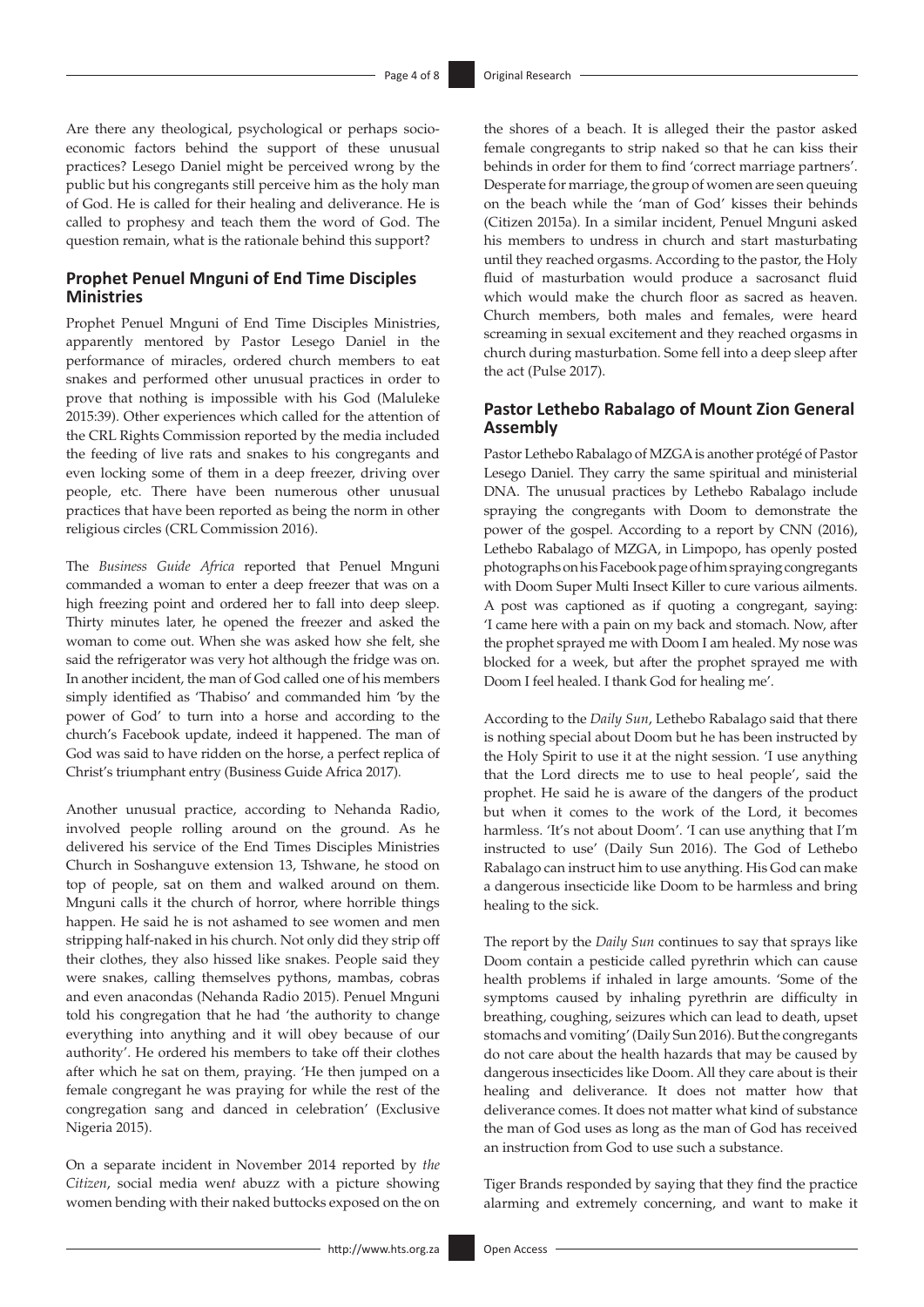very clear that it is unsafe to spray Doom Super Multi Insect Killer, or any other aerosol spray for that matter, into people's faces. Doom has been formulated to kill specific insects which are detailed on the cans, and the packaging has very clear instructions and health warnings for humans which must be adhered to. Using this product for purposes other than what it is intended for poses health risks and is therefore dangerous (Tiger Brands 2016).

### **Pastor Paseka Motsoeneng of Incredible Happenings church**

Pastor Paseka Motsoeneng is not in the league of Lesego Daniel, Penuel Mnguni and Lethebo Rabalago. He is in his own league and has a different and unique ministry. However, Motsoeneng, who is a leader of Incredible Happenings Ministry, is also known for performing miracles on the members of his congregation that can be categorised as unusual practices. Motsoeneng is believed to have healing powers, and has lured thousands of people, including some celebrities, to his Incredible Happenings church, situated in the east of Gauteng. According to *The Citizen*, it is alleged that he sometimes fondled the private parts of his female congregants while praying for them (Citizen 2015b).

The God of Paseka Motsoeneng**,** also known as pastor Mboro, would be called the 'divine gynaecologist' as he specialises in women's reproductive organs. Paseka Motsoeneng is often required to touch those parts – which he euphemistically calls 'biscuits' – as he prays for the afflicted women. He is called by God to put his foot on the back of a 'demonpossessed' women crouching before him (Maluleke 2015:39). As part of his ministry for women, according to African News Updates, Motsoeneng launched a new product called holy Viagra. The product is meant to help married couples who have lost the pleasures of married life to rekindle the spark in the bedroom (African News Updates 2016).

Motsoeneng was recently in the news for allegations that he went to heaven and took selfies to prove it. He later told ENCA that he never went to heaven and foreigners are responsible for the selfies that allegedly show him in heaven (ENCA 2016). There was very little response from church leaders (at a national level), calling a fellow pastor to accountability and declaring these actions unbiblical and un-Christ-like. This creates the perception that religious corruption is permissible, while political corruption is unacceptable. The fact that the government has to intervene in religious corruption is an indictment against the Church (In Context International 2016).

Motsoeneng has been roundly mocked online after reportedly charging followers to view his photos of 'heaven'. Motsoeneng, a self-styled prophet, claims a track record of amazing feats. As the leader of the Church of Incredible Happenings, he says he has healed people during sermons and even once claimed to deliver a fish from the womb of a pregnant woman. But Motsoeneng may have gone a bit too far with his latest otherworldly boast (Ming 2016).

Motsoeneng is also known for good things like praying for the rain. According to *The Sowetan*, Motsoeneng said the lack of rain was a 'national crisis' and that rain would fall because 'government is calling on God'. 'The rain is going to fall and it's not about Motsoeneng. It's going to rain not because Motsoeneng is better than other people'. I was going to be better if I was God, but I also call on God:

For the next seven weeks we will be praying for rain and at the end of the seven weeks, there will be no shortage of rain because Jesus said ask and you shall receive. At the end of the seven weeks we will see change if we believe. I'm not the one who is going to bring rain; it's God, said Motsoeneng. (Sowetan 2016:1)

While prophets like Paseka Motsoeneng are also known for good things like praying for the rain for seven days, the majority of people will not remember the good things, but rather the unusual practices. People will not remember that Motsoeneng prayed for the rain and rain came, but they will remember that he often touches women's private parts when praying for them. They will remember a selfie that he claimed to have taken while in heaven. Whether true or not, these unusual practices in Neo-Pentecostalism call for a reflection in order to make proper recommendations. In the next section, we discuss possible theological, psychological and socio-economic factors for the support of these unusual practices.

# **Possible factors for unusual practices Theological factors**

The unusual practices are a sign of anti-institutionalism; these emerging churches regard themselves as nondenominational as they have no link to either mainline Christian churches or classical Pentecostal churches (Resane 2016:5). While this might be true, it brings to question as to why non-denominational ministries like Grace Bible Church of Bishop Musa Sono in Soweto have never engaged in unusual practices. There are other innumerable ministries in South Africa that are non-denominational but do not feed people with live snakes, make them drink petrol or drive their cars on them. On the contrary, ministries like Grace Bible Church continue to serve people with faithfulness.

The unusual practices are a sign of anti-intellectualism; the current unconventional practices in the New Charismatic Churches are perpetuated by isolation from real academic activities of the theological field (Resane 2016:5). Most of the pastors in Neo-Pentecostalism did not receive proper training in preparation for a full time ministry. This is not about qualification but intense training that includes doctrinal values and administrative duties of the pastor in ministry. A pastor might have a qualification in Theology but it does not mean that they are ready for ministry. Most of the pastors in Neo-Pentecostalism reject such a training, let alone academic activities of theological field.

These pastors take advantage of the value system of Christianity in South African society, particularly among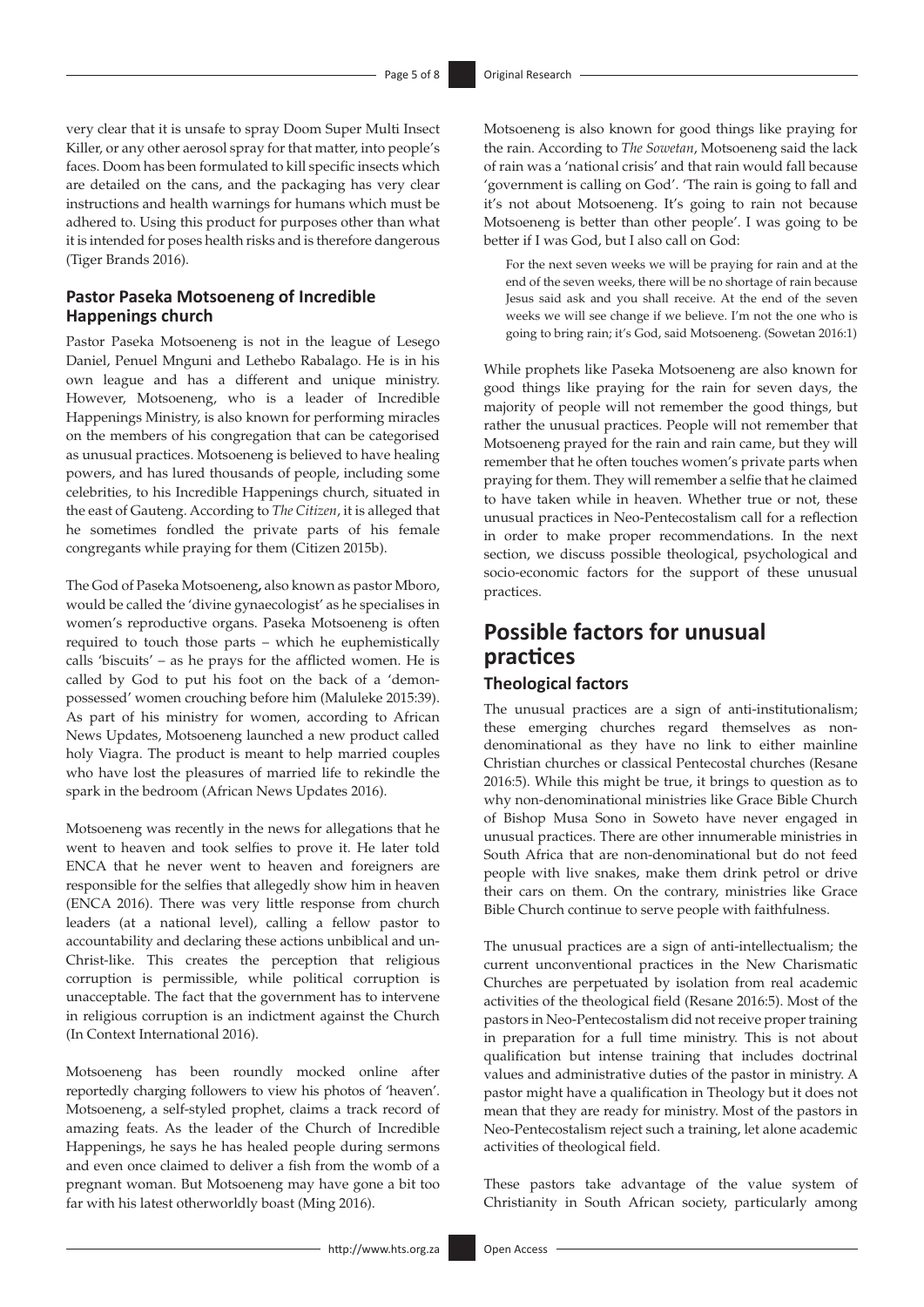black people, some of whom have a blind loyalty not only to the contents of the Bible but also to the self-appointed leaders of the word of God called priests, pastors, prophets, etc. Just like honest business people who identify gaps in the market, fake pastors also used the same principle and identified a vulnerable community. Tools of trade include an aboveaverage command of the English language, an edifice for assembly, a pair of shiny suits, loud speakers and public speaking skills (SA Local Newspaper 2014). The demand for bad practices in religion, as practiced by these men of God, stems from material desperation and high levels of ignorance that are born out of cultural and spiritual immaturity as well as from a lack of education; people whose poverty includes cultural, psychological and spiritual bondage are easy pawns for bad religion (Maluleke 2015:39).

These people embrace antinomianism whereby they declare that by faith and grace they are freed from laws of nature and of morality (Resane 2016:5). Jesus said that he has not come to destroy the law but to fulfil the law by grace. In Matthew 5:17–20, Jesus said think not that I am come to destroy the law, or the prophets:

I am not come to destroy, but to fulfil. For verily I say unto you, Till heaven and earth pass, one jot or one title shall in no wise pass from the law, till all be fulfilled. Whosoever therefore shall break one of these least commandments, and shall teach men so, he shall be called the least in the kingdom of heaven: but whosoever shall do and teach [*them*], the same shall be called great in the kingdom of heaven. For I say unto you, That except your righteousness shall exceed [*the righteousness*] of the scribes and Pharisees, ye shall in no case enter into the kingdom of heaven.

The unusual practices are also a sign of being antisacramental. Sacraments signify God's grace in a way that is outwardly observable to the participants. In Christianity, sacraments include the observance of the seven rites of baptism, confirmation, the Eucharist, penance, anointing of the sick, ordination and matrimony. The unusual practices by Lesego Daniel, Penuel Mnguni and Lethebo Rabalago signify anti-sacramentalism because sacraments are replaced with 'divine' directives to eat snakes and rats, drink petrol, display nakedness, walk on devotees' bodies, drive cars over devotees' bodies, spray Doom on congregants, etc. (Resane 2016:5).

These practices seem to undermine and degrade women in society. They are a sign of patriarchy. The first point of similarity is the fact that people who were represented participating in the church performances were mostly women. The pastors mentioned above are all men. Can a woman minister of deliverance perform similar acts? Furthermore, they were all victims of cultural violence, exploitation, manipulation, power, stringent control, patriarchy and diverse manifestations of coercive practice. All these coercive measures were imposed and validated through or by a hegemonic Christian discourse. This highlighted the oppressive and saliently draconian nature of Neo-Pentecostal space(s) (Khanyile 2016:86).

The practices by Pastors like Lesego, Rabalago, Penuel, Motsoeneng and others resemble that of an African Traditional healer. Making people eat grass, undress, drink petrol and touching their private parts is what happens in the African Traditional healer's consulting room. The difference is that unlike these prophets, the Traditional healer will never post her practices on Facebook or YouTube because they are aware that the society will not accept them. These pastors are not afraid of posting these practices on Facebook or YouTube because it makes them famous. These practices turn pastors into celebrities. Hence, they attract other celebrities in their meetings. There are so many good things that churches are doing that never receive media attention. It takes Daniel Lesego, Penuel Mnguni, Lethebo Rabalago and Paseka Motsoeneng to attract CNN or BBC media attention.

### **Psychological factors**

The unusual practices are a sign of hypnotism. Hypnotism is a state of human consciousness involving focused attention and reduced peripheral awareness and an enhanced capacity to respond to suggestion. The term may also refer to an art, skill or act of inducing hypnosis (Lynn et al. 2015:390). During hypnosis, a person is said to have heightened focus and concentration. The person can concentrate intensely on a specific thought or memory, while blocking out sources of distraction (Segi 2012). Hypnotised subjects are said to show an increased response to suggestions.

Hypnotism is defined as the healing of diseases by charms and rituals. The pastors in question may have hypnotised their congregation so that they could control them by using group hypnotic techniques. Through applying drop-the-objecttechniques, one is able to hypnotise a group of people; the drop-the-object-technique in hypnotism can be employed using a pen, a pencil or a coin without anyone noticing. It should be easy for the pastors to do it because they can get the congregation to close their eyes for prayer while hypnotising a group; at the appropriate time, one can drop the appropriate object in order to get the process started. Other sounds and noises fade away and the person hypnotised listens only to the hypnotiser (Rekord North 2015).

Neo-Pentecostalism, in different ways, provides psychological and sometimes practical help to the poor, those on the fringes of society, and those who perceive themselves as deprived. Above all, Neo-Pentecostalism helps people to survive both socially and psychologically because it provides participation, mutual support, emotional release and a sense of identity and dignity for a vast range of social groups (Parsitau & Mwaura 2010:5). Hypnosis is unleashed without mercy on gullible and unsuspecting poor in our communities. Taken out of touch with reality into a state where they see everything as 'spiritual', the congregants can be left in a very vulnerable and potentially unbalanced condition. This is a serious concern because those who employ such practices are also likely to lack proper professional training in dealing with the consequences of heightening people's emotions and altering their state of consciousness (Resane 2016:9).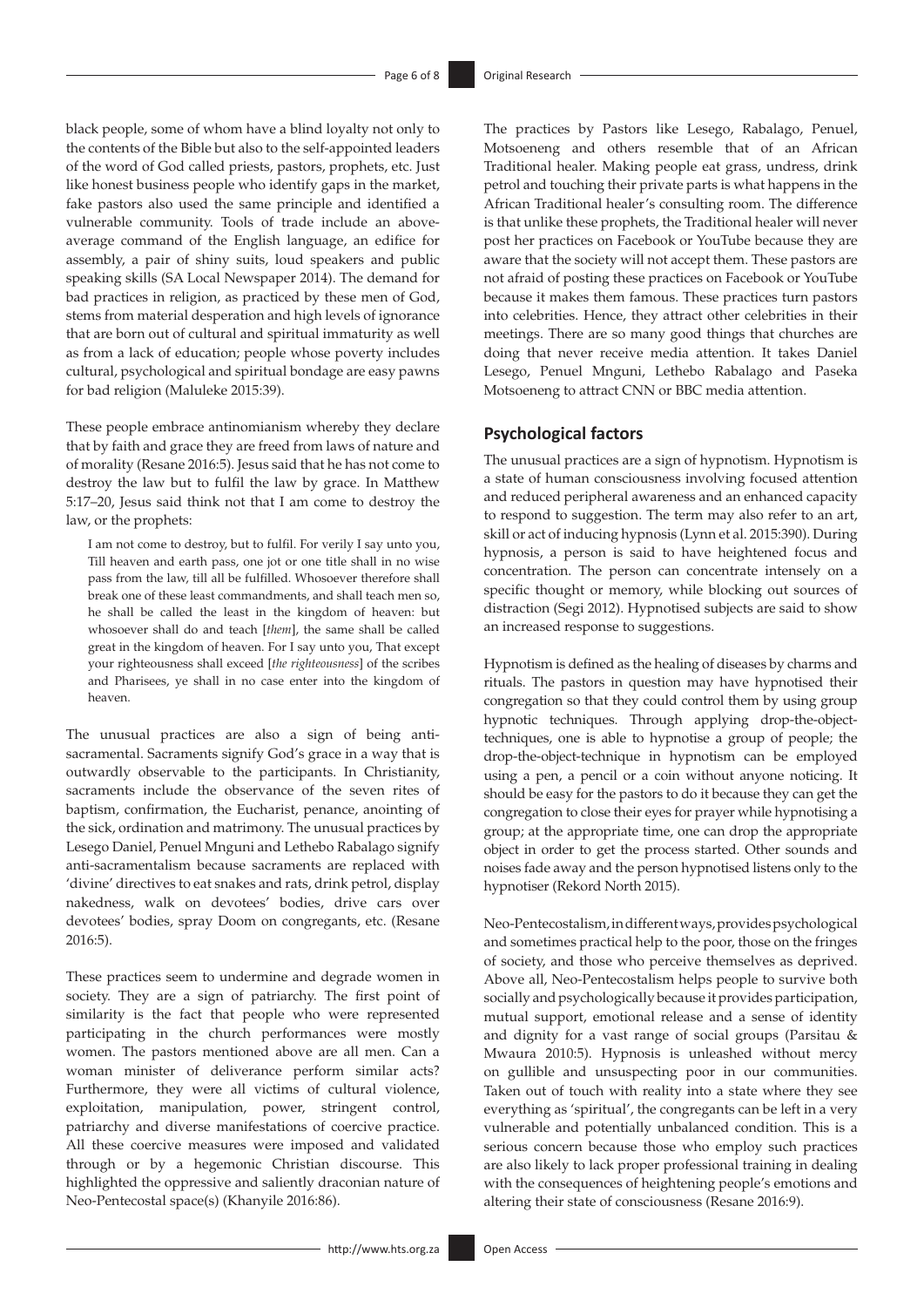In many cases, the promise of miracles and personal empowerment is directly connected to deeper preoccupations such as personal healing and prosperity. This factor makes people attracted to churches or ministries like Rabboni Centre Ministries, End Time Disciples Ministries, Mount Zion General Assembly, Incredible Happenings and other similar ministries. Through manipulation, people have a sense of hope for the future not knowing that they are being manipulated. The congregants feel empowered, not knowing that they are being hypnotised.

On closer observation, the unusual practices in Neo-Pentecostalism in South Africa revolve around people's fears and anxieties. They are afraid of anything, from *Boloi [witchcraft]* to sickness and poverty. They have fear of the unknown, failure, death, etc. They believe that the pastors have the answers to the existential questions life throws at them. Indeed, the prophets shout repeatedly, *'Jesus is the answer'.* Many of these people come back to give what is known throughout Pentecostal history as a Testimony. They have experienced a miracle in their life and now they are back to vouch for the 'power' of God (Mochechane 2016:16).

### **Socio-economic factors**

The support for these unusual practices is a sign of socioeconomic factors. With fewer than 10 million (out of 51 million) South Africans on medical aid, it means that more than 80% of South Africans have no medical insurance. Add to this scenario an unemployment rate of more than 25%, the 3.5 million young South Africans not at school, work or being trained in any skill, as well as a failing public service and education system. This is an extremely fertile hunting ground for the Lesego Daniel, Penuel Mnguni, Lethebo Rabalago and Paseka Motsoenengs of this world. Without medical insurance, jobs and education, many people are looking for quick, cheap, one-stop permanent solutions to all their health and financial problems (Maluleke 2014).

The mix of poverty, the fear of slipping deeper or back into hardship, ignorance born out of little or no education, nihilistic meaninglessness, desperation, the survival instinct, collapsed social institutions, defunct public systems and services and rampant corruption are all factors that produce the perfect context for a dangerous co-dependent relationship between leaders and followers (Maluleke 2014). In a world sick of disease, social discontent, poverty and unrest, these spaces act as buffer zones to ascertain energy and the will to press on through harsh times, both socially and economically. New Pentecostals are operating as havens of deliverance(s) against multifaceted ills (Khanyile 2016:26).

In the eyes of many, the only way out of this forest of deadends is the way of miracles. When jobs and promotions are hard to come by properly and legitimately (you must know someone who knows someone), miracles are the only hope. When you watch whole families die out, one by one, from entirely preventable and treatable diseases, miracles are the only hope. When childless or single women are ridiculed and

blamed for being childless or unmarried, the result is that many young women internalise the guilt and go seeking for miracles and salvation. When bribes are required to obtain an identity document, a house or a social grant, then miracles become necessary (Maluleke 2014).

The middle class go to these churches because they are desperate for another miracle. It is not merely the poor and the marginalised that follow the prophets – some of the prominent people in society also go to these churches because they too need a miracle of promotion. Furthermore, the pastors highlighted above are also affluent. Pastors Lesego Daniel, Penuel Mnguni, Lethebo Rabalago and Paseka Motsoeneng are not part of the poor and the marginalised, but the rich. If given the same substances like grass, petrol, snakes and Doom, one wonders if they would use them.

# **Conclusion**

There have been unusual practices within some Neo-Pentecostal churches in South Africa that include, among others, the eating of grass, eating of snakes, drinking of petrol, spraying of Doom on the congregants and other experiences. There are many possible explanations for these unusual practices. The unusual practices within some Neo-Pentecostal churches in South Africa were critically unpacked by looking at various churches where the incidents happened. The possible theological, psychological and socio-economic explanations for such practices were outlined in detail, given the fact that more than 80% of South Africans have no medical insurance, more than 25% are unemployed, the 3.5 million young South Africans not at school, work or being trained in any skill, as well as a failing public service and education system. This article concludes that the socioeconomic factors are the main explanation for the support of these unusual practices.

## **Recommendations**

Religion should not be regulated by government. Instead, government should support councils to manage different religions. It is a constitutional right of citizens to choose their religion and associate with anyone of their choice. The state cannot and should not discriminate directly or indirectly against anyone on the basis of religion.

To deal with the vulnerability and gullibility of citizens to bad religion, the CRL Commission can make Christian churches accountable and responsible by belonging to a body like South African Council of Churches (SACC).

The SACC will determine requirements for such affiliations, such as educational qualification. They must establish and outline basic Christian principles which all Christian churches can follow without questions.

Affiliated churches will submit their financial reports on an annual basis to the SACC not as a witch-hunt but as a way of running churches efficiently and effectively.